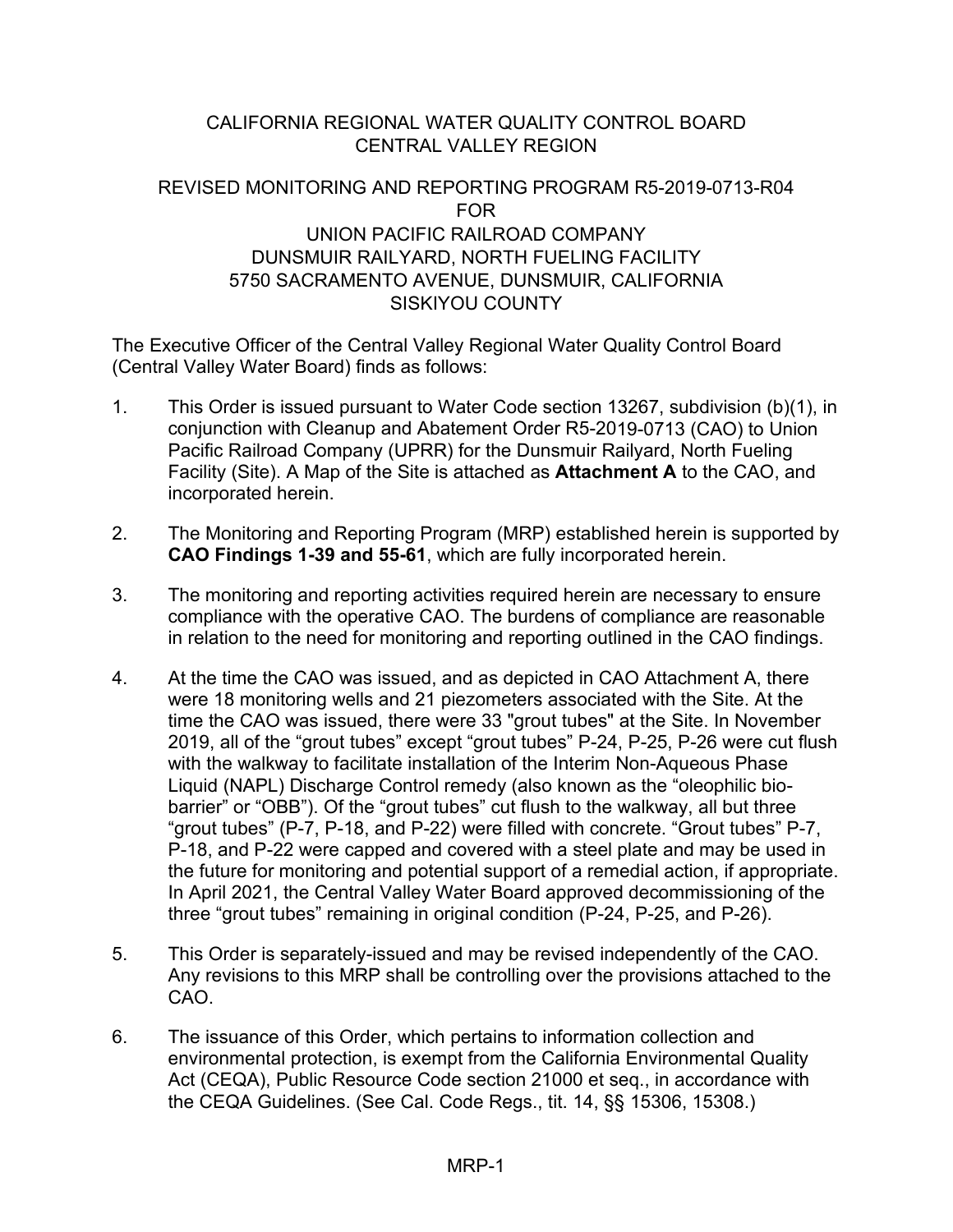REVISED MONITORING AND REPORTING PROGRAM R5-2019-0713-R04 MRP-2 UNION PACIFIC RAILROAD CO. DUNSMUIR RAILYARD, NORTH FUELING FACILITY SISKIYOU COUNTY

**IT IS HEREBY ORDERED** that, pursuant to Water Code section 13267, subdivision (b)(1), UPRR shall comply with the following requirements.

## **A. MONITORING REQUIREMENTS**

| <b>Activity</b>                            | <b>Frequency</b> |  |
|--------------------------------------------|------------------|--|
| <b>Groundwater Monitoring</b><br>(S A.1)   | See Table 1.     |  |
| <b>Surface Water Monitoring</b><br>(S A.2) | See Table 3.     |  |
|                                            |                  |  |

**Site Monitoring** (§ A.3)

**Weekly** and **Prior to Forecasted Storm Events**

(Tables 1-4 follow the signature page of this Order.)

## **1. Groundwater Monitoring**

UPRR shall immediately begin groundwater monitoring in accordance with the operative Monitoring Plan.

Existing monitoring wells, piezometers, and "grout tubes" shall be sampled according to the schedule in **Table 1**, with samples analyzed in accordance with the methods specified in **Table 2**.

In the event that any new wells are constructed to replace or supplement existing ones (e.g., to address any CAO requirements), such wells shall be sampled in accordance with **Table 1**. (See also MRP Section C.4)

## **2. Surface Water Monitoring**

UPRR shall immediately begin surface water monitoring in accordance with the operative Monitoring Plan.

Surface water samples shall be collected according to the schedule in **Table 3**, and analyzed by the methods in **Table 4**.

## **3. Site Monitoring**

UPRR shall conduct routine inspections, at least once a week and in advance of forecasted storm events, to determine the presence of oil, oil sheen, or other signs of contaminant discharge in or near the Sacramento River. After storm events that result in partial or complete walkway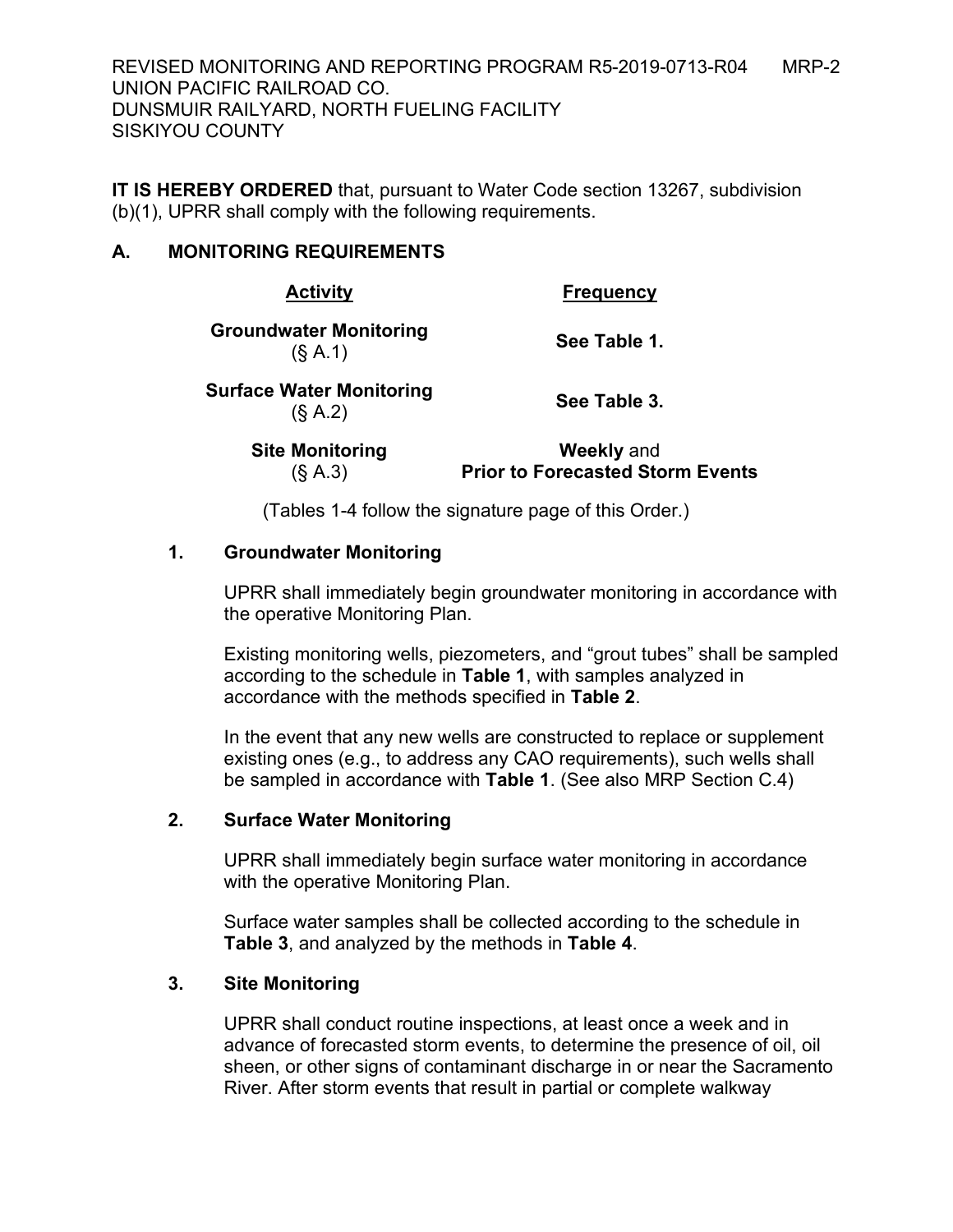REVISED MONITORING AND REPORTING PROGRAM R5-2019-0713-R04 MRP-3 UNION PACIFIC RAILROAD CO. DUNSMUIR RAILYARD, NORTH FUELING FACILITY SISKIYOU COUNTY

> submergence (e.g., when river stage exceeds approximately 3.5 feet), UPRR shall conduct inspections of Site infrastructure. The observations shall be recorded and submitted with the monthly report. However, if a discharge or infrastructure damage is observed, the observations shall also be submitted via notification.

The minimum inspection frequency will continue until the Assistant Executive Officer determines that a reduced sampling frequency is appropriate and this MRP is revised, accordingly.

#### **B. REPORTING REQUIREMENTS**

UPRR shall submit the monitoring reports on a monthly, quarterly and annual basis, and in accordance with the provisions below, until otherwise directed in writing by the Assistant Executive Officer.

| Report                               | <b>Due</b>                                                    |  |  |
|--------------------------------------|---------------------------------------------------------------|--|--|
| <b>Quarterly Reports</b><br>(S, B.1) | 1 May<br>(1st Qtr.)                                           |  |  |
|                                      | 1 August<br>(2nd Qtr.)                                        |  |  |
|                                      | 1 November<br>(3rd Qtr.)                                      |  |  |
|                                      | 1 February<br>(4th Qtr.)                                      |  |  |
| <b>Monthly Reports</b><br>(S, B.3)   | 10th Day of Following Month<br>(e.g., May Report due 10 June) |  |  |
| <b>Annual Reports</b><br>(S, B.2)    | 1 February                                                    |  |  |
| <b>Notification</b><br>(S, B.4)      | <b>Immediately Upon Discovery</b><br>of Discharge or Damage   |  |  |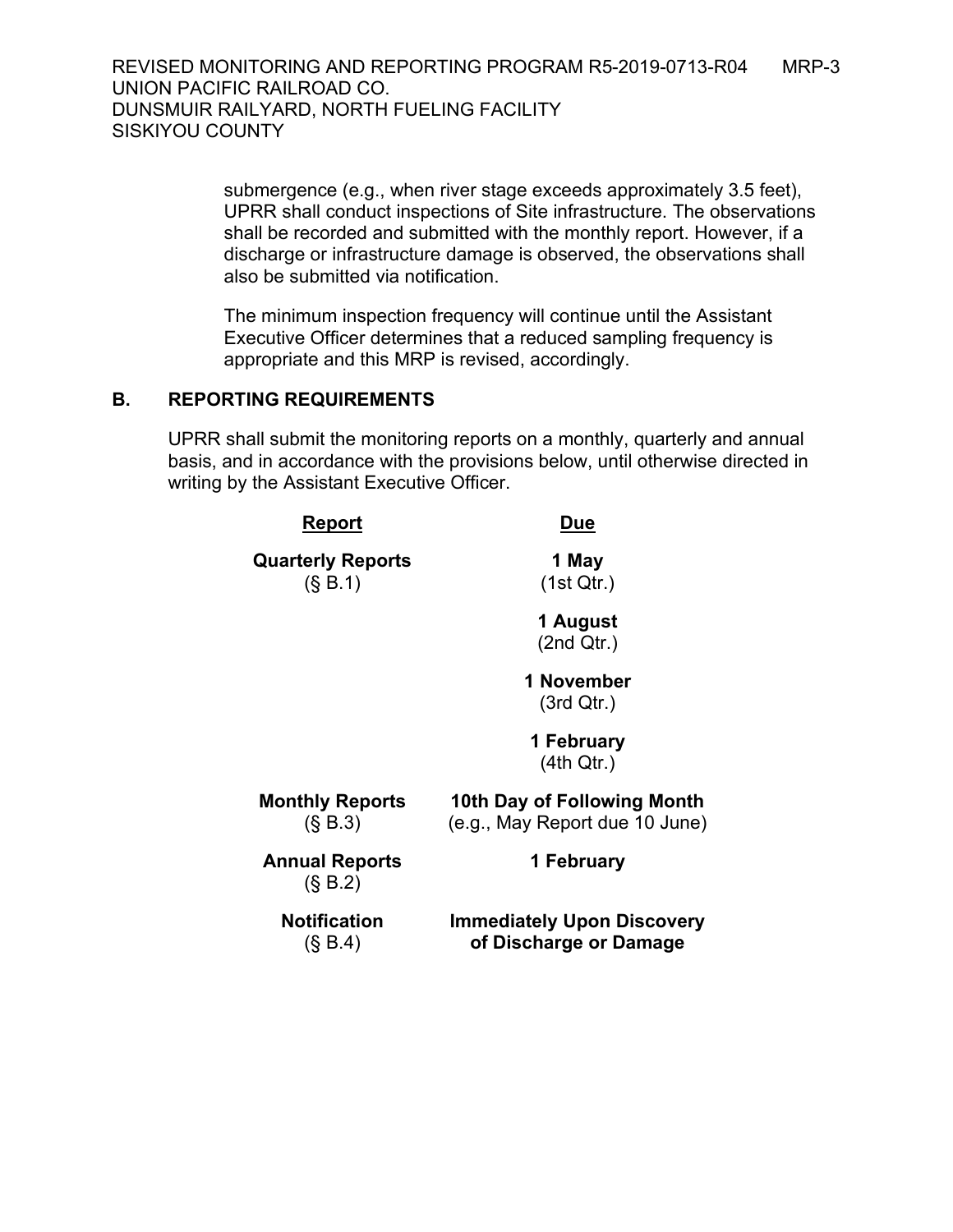## **1. Quarterly Monitoring Reports**

a. Beginning with the Monitoring Report for the 2nd of Quarter 2019 (due 1 Aug. 2019), UPRR shall submit Quarterly Monitoring Reports in accordance with the following schedule:

| Quarter                        | <b>Report Deadline</b> |
|--------------------------------|------------------------|
| 1st Quarter (1 Jan. - 30 Mar.) | 1 May                  |
| 2nd Quarter (1 April-30 June)  | 1 August               |
| 3rd Quarter (1 July-30 Sept.)  | 1 November             |
| 4th Quarter (1 Oct.-31 Dec.)   | 1 February             |

- b. Each Quarterly Monitoring Report shall contain the following information:
	- i. A description and discussion of the groundwater, surface water, and "grout tube" sampling event and results, including trends in the concentrations of pollutants and groundwater elevations in the wells, how and when samples were collected, and whether the pollutant plume is delineated;
	- ii. Field logs for groundwater sampling that contain, at a minimum, water quality parameters measured before, during, and after well purging, method of purging, depth of water, volume of purged water, presence and thickness of NAPL (product or sheen), well condition, recommendations for well maintenance;
	- iii. Field logs for surface water sampling that contain, at a minimum, water quality parameters measured at the time of sampling, sampling method, river flow conditions, and presence of NAPL (product or sheen);
	- iv. Groundwater contour maps and corresponding Sacramento River stage elevation, as appropriate;
	- v. Pollutant concentration contour maps by constituent;
	- vi. Pollutant observation maps (NAPL/product presence in wells, piezometers, "grout tubes" and on surface of retaining wall and walkway). Observations of the grout tubes are only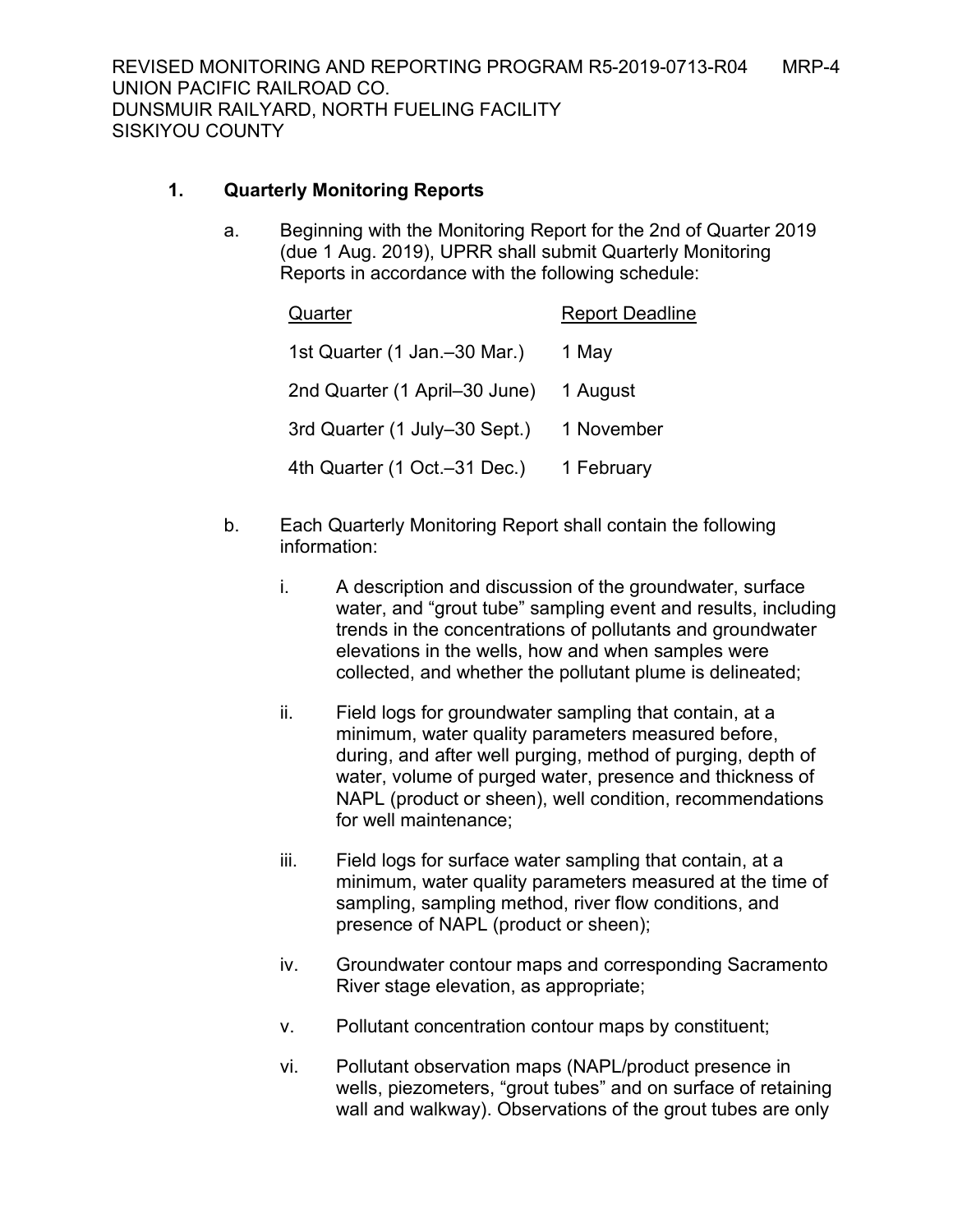required when grout tubes are accessible during the reporting period. If the Interim NAPL Discharge Control remedy is removed, grout tube observations shall resume according to Table 1;

- vii. A table showing well construction details such as well number, groundwater zone being monitored, coordinates (latitude/longitude), ground surface elevation, reference elevation, elevation of screen, well details);
- viii. A table showing historical lateral and vertical (if applicable) flow directions and gradients;
- ix. Cumulative data tables containing the water quality results for surface water and groundwater;
- x. Cumulative data tables for depth to groundwater;
- xi. A copy of laboratory analytical data reports;
- xii. The status of any ongoing remediation, including an estimate of the cumulative mass of pollutant removed from the subsurface, any associated field notes, and documentation of contaminated media transportation and disposal (e.g., soil manifests, weight tags); and
- xiii. A summary of any deviations from the procedures identified in the Monitoring Plan.
- c. UPRR shall continue the submission of Quarterly Monitoring Reports until the Assistant Executive Officer determines in writing that such reports are no longer necessary.

# **2. Annual Monitoring Reports**

- a. Beginning with the 2019 Annual Monitoring Report, UPRR shall submit Annual Monitoring Reports on **1 February** of each year. These reports shall provide evaluation of the overall effectiveness and progress of the investigation and remediation activities at the Site.
- b. Annual Monitoring Reports shall contain the following information:
	- i. Both tabular and graphical summaries of all data obtained during the reporting year;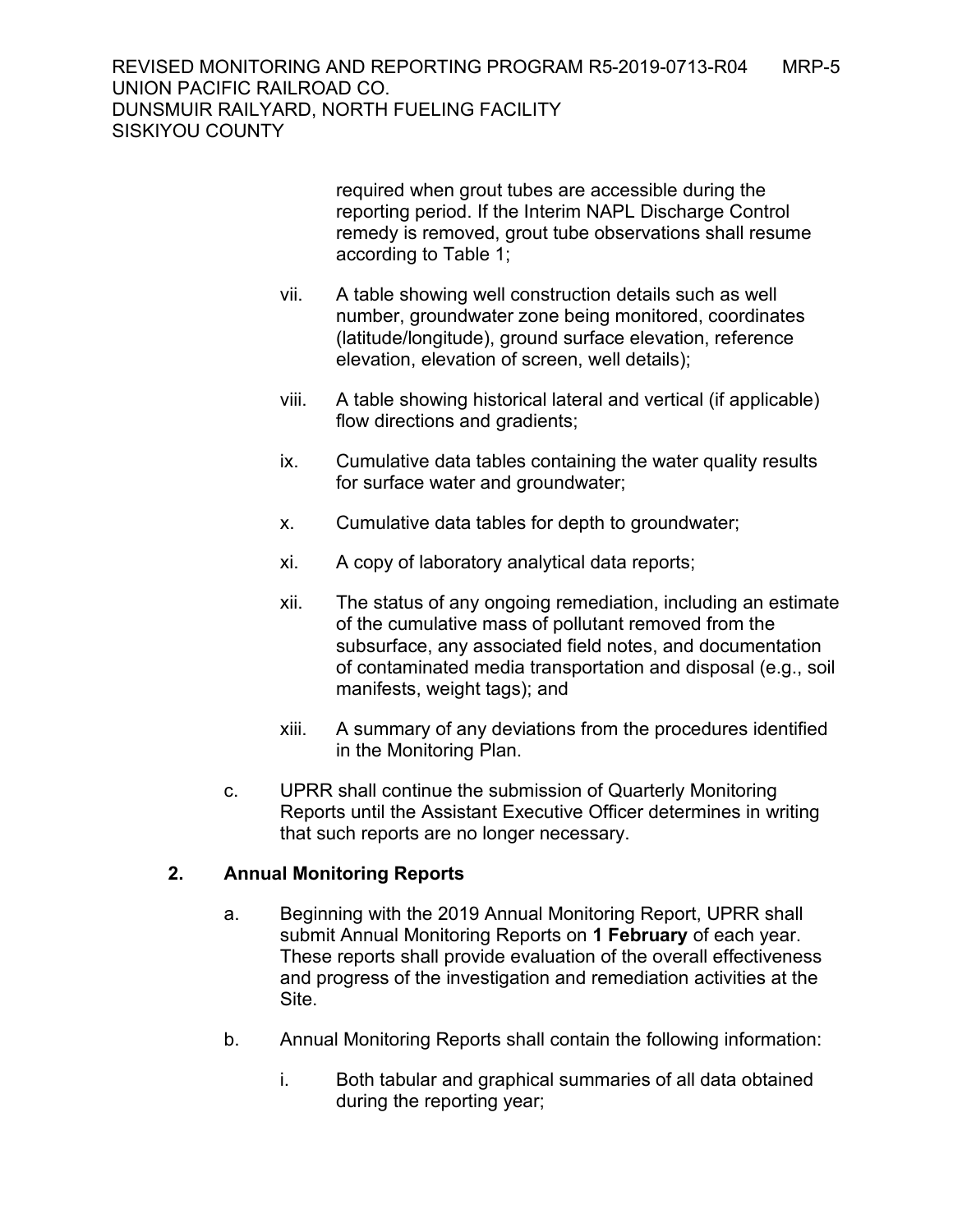- ii. Groundwater contour maps, pollutant concentration maps, and NAPL/product distribution maps containing all data obtained during the reporting year,
- iii. A discussion of the long-term trends in the concentration and presence of pollutants in the groundwater monitoring wells, piezometers, "grout tubes", and Sacramento River;
- iv. Map and table of historic NAPL distribution and thickness in grout tubes, and
- v. If desired, a proposal and rationale for any revisions to the sampling plan frequency and/or list of analytes.

## **3. Monthly Reports**

- a. Beginning with the Report for June 2019 (due 10 July 2019), UPRR shall submit Monthly Reports on the **10th day of the following month** (e.g., July Report due 10 Aug.). These reports shall provide an overall summary of all monitoring activities conducted at the Site.
- b. Monthly Reports shall include the following:
	- i. Photographs from walkway observations;
	- ii. Thickness of NAPL/product in "grout tubes" reported if collected during reporting period;
	- iii. Field forms;
	- iv. A summary of Site conditions; and
	- v. Update on the status of interim NAPL control measures, site investigation, and remedial tasks, including issues that may affect the project schedule.

## **4. Notification**

a. Upon discovery of any discharge or damage to the Interim NAPL Discharge Control remedy or other site infrastructure, UPRR shall immediately report the observation to Central Valley Water Board staff via telephone or email.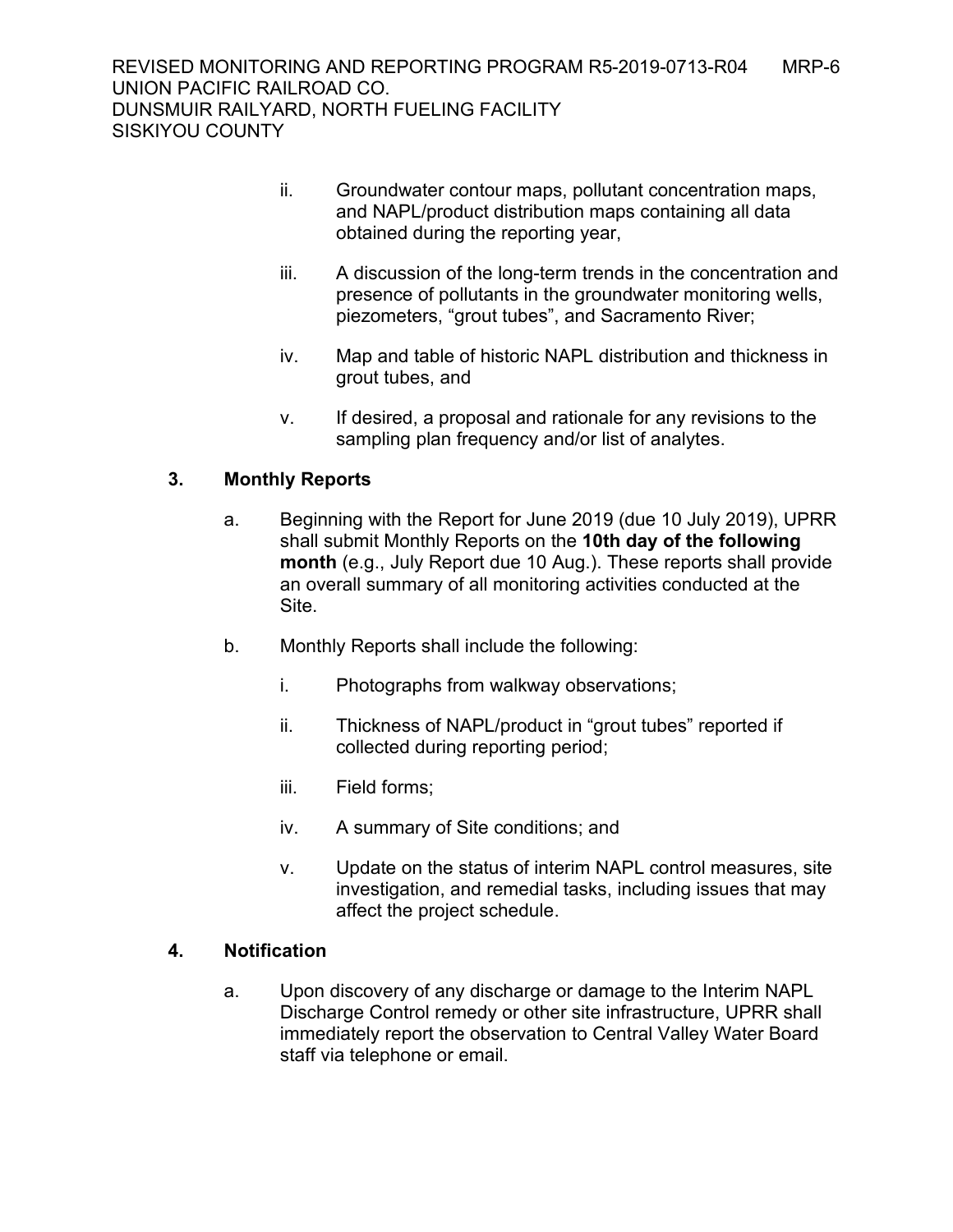- b. Within seven days of discovery of any discharge or damage, UPRR shall submit a written report with the following information:
	- i. Map(s) depicting the location;
	- ii. Estimated river flow rate and river stage;
	- iii. A description of the discharge or change in site infrastructure;
	- iv. Corrective measures underway or proposed; and
	- v. Time schedule for corrective measures.

## **C. OTHER REQUIREMENTS**

#### **1. Electronic Submission**

- a. All reports and laboratory data shall be uploaded to State Water Board's [GeoTracker](http://geotracker.swrcb.ca.gov/) Database (http://geotracker.swrcb.ca.gov). (See Cal. Code Regs., tit. 23, § 3890 et seq.)
	- i. Analytical laboratory data for soil, vapor, and water samples shall be saved/submitted as **Electronic Deliverable Format (EDF)**.
	- ii. Site Maps (i.e., GEO MAP), boring/well survey information, depth to groundwater, boring logs and well screen intervals, location data (i.e., GEO\_XY file), elevation data (i.e., GEO\_Z file), and technical reports (e.g. work plans, assessment, and monitoring reports) shall be saved/submitted in searchable **Portable Data Format (PDF)**.
- b. After each upload to GeoTracker, notify Central Valley Water Board staff via email [centralvalleyredding@waterboards.ca.gov](mailto:centralvalleyredding@waterboards.ca.gov), including the following information in the email body:

| <b>Groundwater Unit</b>                   |
|-------------------------------------------|
|                                           |
| $\overline{\phantom{0}}$                  |
|                                           |
| Union Pacific Railroad Co.                |
| Dunsmuir Railyard, North Fueling Facility |
| Siskiyou                                  |
| 220849                                    |
|                                           |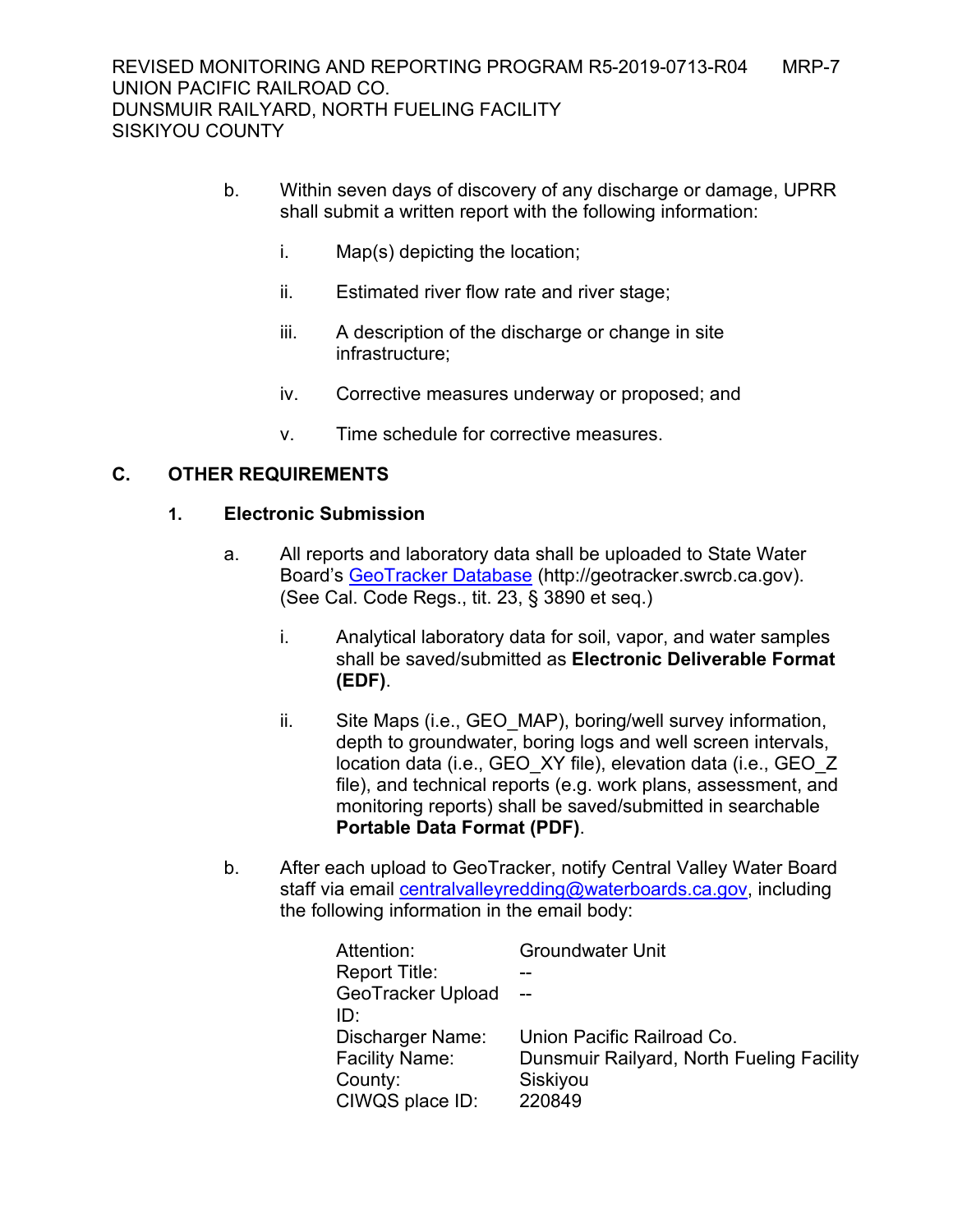# **2. Mandatory Contents and Formatting**

a. Monitoring Reports shall be accompanied by a transmittal letter with the following certification from an authorized UPRR representative:

> I certify under penalty of law that this document and all attachments were prepared under my direction or supervision in accordance with a system designed to assure that qualified personnel properly gather and evaluate the information submitted. Based on my inquiry of the person or persons who manage the system or those persons directly responsible for gathering the information, the information submitted, to the best of my knowledge and belief, is true, accurate, and complete. I am aware that there are significant penalties for submitting false information, including the possibility of fine and imprisonment for knowing violations.

- b. Reported data shall be arranged in **tabular form** so as to render readily discernable all dates, sample types (e.g., run-on, outflow) and reported analytical results for each sample; and summarized in such a manner to clearly illustrate compliance with this Order.
- c. Results of any monitoring done more frequently than required at locations specified herein shall be included in the next regularlysubmitted report.
- d. In accordance with Business and Professions Code sections 6735, 6835 and 7835.1, work plans and technical or implementation reports containing geologic or engineering evaluations and/or judgments be performed under the direction of an appropriately licensed or certified professional. Please ensure that all documents that contain site specific data, data interpretations, or recommendations comply with this requirement and that they include the professional license stamp, signature and statement of professional certification (i.e., California Professional Geologist or California Professional Engineer).
- e. Laboratories analyzing monitoring samples shall be Californiacertified laboratories (see Wat. Code, § 13176), and include quality assurance/quality control data with their reports.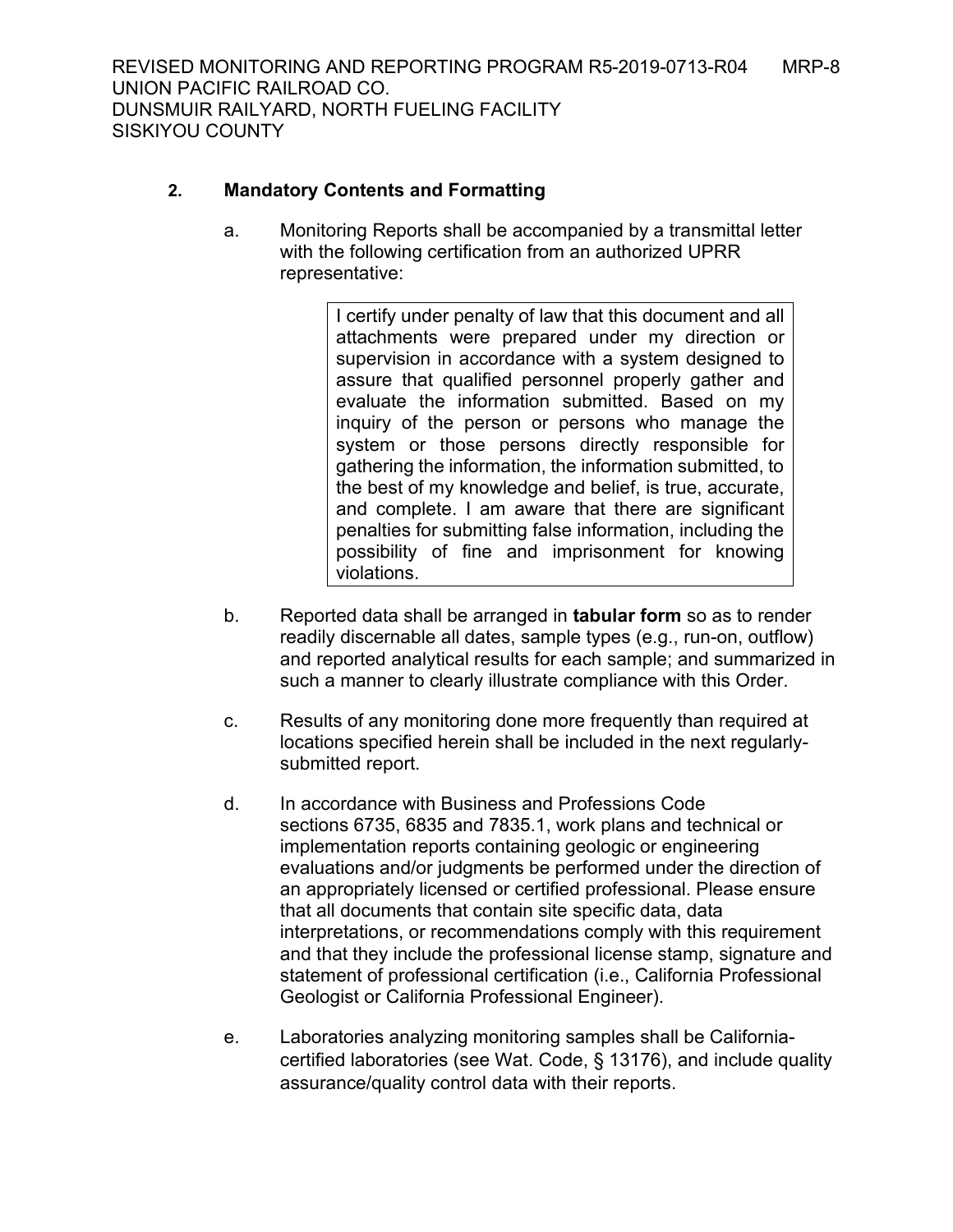# **3. MRP Revisions**

a. The Discharger shall not implement changes to the MRP until a revised MRP is issued by the Central Valley Water Board or its Assistant Executive Officer.

## **4. New Monitoring Wells**

- a. The Discharger must submit a Well Installation Work Plan to the Central Valley Water Board or its Assistant Executive Officer for review and approval prior to installation of new monitoring wells installed for the purpose of fulfilling CAO requirements.
- b. Well Installation Work Plans should include, at a minimum, technical justification for total well depth, screening interval, well filter pack material grain size, and well location. The work plan should also discuss how well construction and location provides meaningful groundwater data and effective performance monitoring.
- c. Within 60 days of completing monitoring well installation, the Discharger must submit a Well Installation Report including, at a minimum, an updated Site figure showing all current monitoring well locations, as-built construction details for each monitoring well installed, and other relevant well completion data (boring logs, etc.).
- d. All new monitoring wells must be sampled per Table 1 and Table 2 of the MRP. New monitoring wells must be sampled for a minimum of eight consecutive quarters before the Discharger may request a reduction in sampling frequency or request a change to the analytical suite.

## **5. Monitoring Well Abandonment**

a. The Discharger must submit a Well Abandonment Work Plan to the Central Valley Water Board for review and approval prior to abandoning any monitoring wells in the MRP. The work plan should include technical justification for proposed abandonment of the monitoring wells. The Assistant Executive Officer may reject the well abandonment proposal if insufficient justification is provided.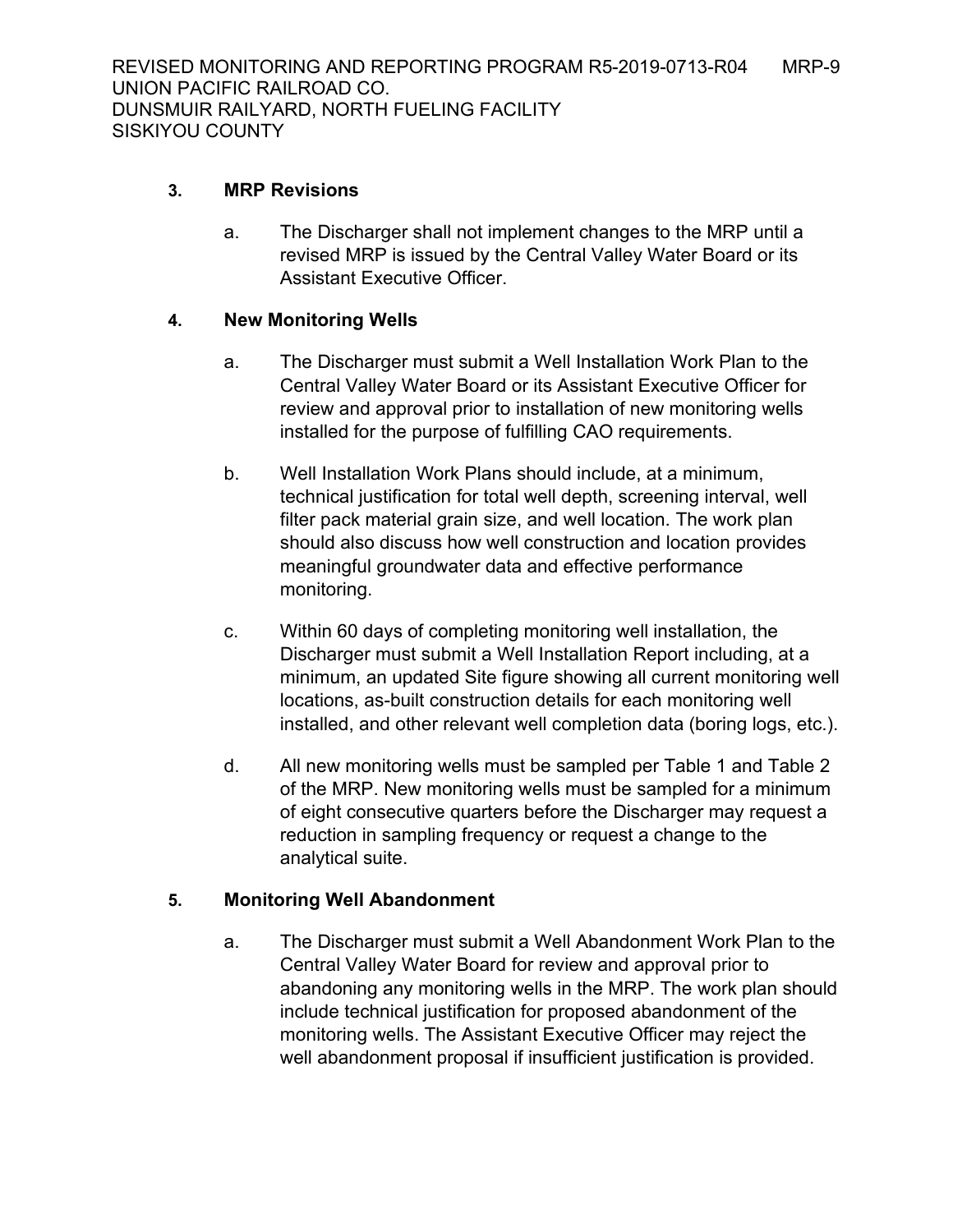- b. Monitoring wells approved for abandonment shall be sampled as required by the MRP until the time of well abandonment.
- c. Once an approved monitoring well has been abandoned, sampling as described by the MRP may cease.
- d. The Discharger must submit a Well Abandonment Report to the Central Valley Water Board within 60 days of completing the work. The report should include, at a minimum, a revised Site figure showing current monitoring well locations, a summary of monitoring well abandonment procedures, and an analysis of the current monitoring well network to evaluate potential inadequacies and groundwater monitoring gaps resulting from well abandonment. The Discharger may be required to install replacement wells if the Central Valley Water Board determines the current monitoring well network is insufficient for performance or groundwater monitoring.

This Order is effective as of the date below.

ORDERED BY:

 *(for)* PATRICK PULUPA Executive Officer *Original Signed By Clint E. Snyder*

**DATE** *Signed on 26 April 2022*

## **MRP Glossary**

**Table 1**—Groundwater Sampling Frequencies and Constituent Suites

**Table 2**—Groundwater Analytical Methods

**Table 3**—Surface Water Sampling Frequencies and Constituent Suites

**Table 4**—Surface Water Analytical Methods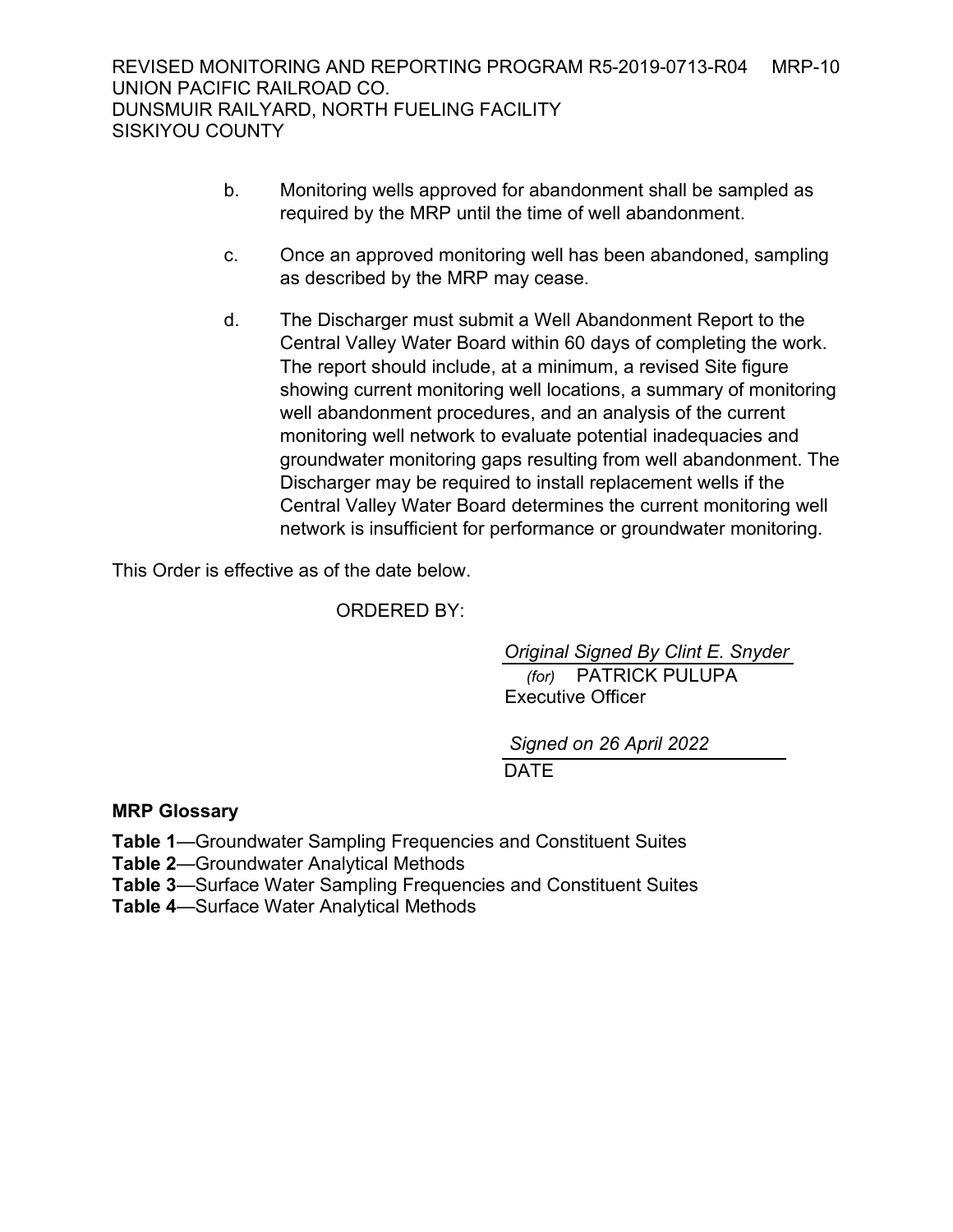## REVISED MONITORING AND REPORTING PROGRAM R5-2019-0713-R04 MRP-11 UNION PACIFIC RAILROAD CO. DUNSMUIR RAILYARD, NORTH FUELING FACILITY SISKIYOU COUNTY

# **MRP Glossary**

| (and any subsequent revisions thereto) |
|----------------------------------------|
|                                        |
|                                        |
|                                        |
|                                        |
|                                        |
|                                        |
|                                        |
|                                        |
| Gasoline]                              |
|                                        |
|                                        |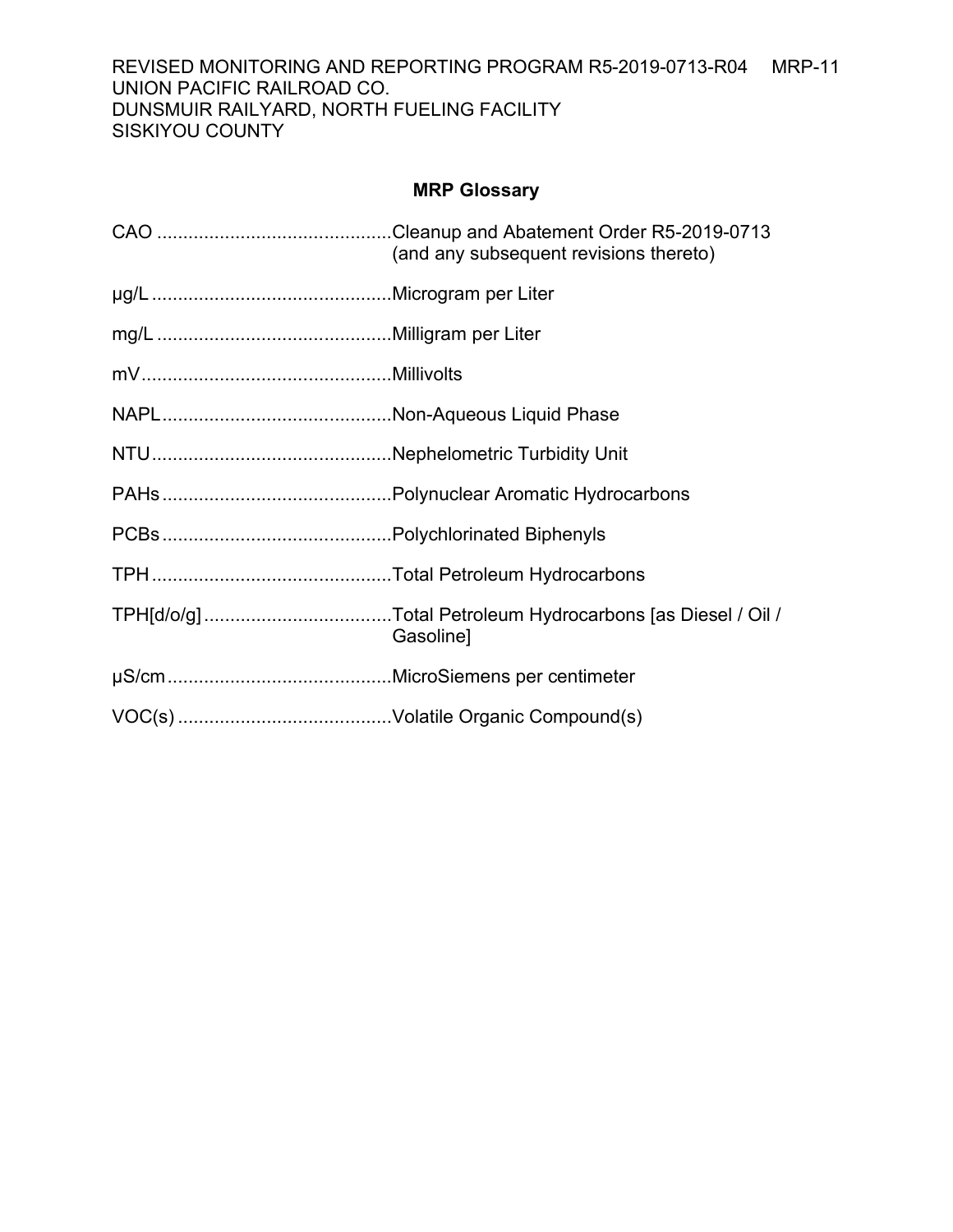REVISED MONITORING AND REPORTING PROGRAM R5-2019-0713-R04 MRP-12 UNION PACIFIC RAILROAD CO. DUNSMUIR RAILYARD, NORTH FUELING FACILITY SISKIYOU COUNTY

# **MRP Tables**

# **Table 1 - Groundwater Sampling Frequencies and Constituent Suites**

|                       | <b>Suite A</b>            | Suite $B^3$               | Suite C <sup>2</sup> | Suite D <sup>1</sup>      | Suite $E1$   |
|-----------------------|---------------------------|---------------------------|----------------------|---------------------------|--------------|
| MWX-02S <sup>10</sup> | Semiannually              | Semiannually <sup>6</sup> | Semiannually         | Semiannually              | Every 5 Yrs. |
| NDMW-04               | Semiannually              | Semiannually <sup>6</sup> | Semiannually         | Semiannually              | Every 5 Yrs. |
| NDMW-06               | Semiannually              | Semiannually <sup>6</sup> | Semiannually         | Semiannually              | Every 5 Yrs. |
| NDMW-07               | Semiannually              | Semiannually <sup>6</sup> | Semiannually         | Semiannually              | Every 5 Yrs. |
| NDMW-0810             | Quarterly                 | Quarterly <sup>6</sup>    | Quarterly            | Quarterly                 | Every 5 Yrs. |
| NDMW-09               | Quarterly                 | Quarterly <sup>6</sup>    | Quarterly            | Quarterly                 | Every 5 Yrs. |
| NDMW-11               | Quarterly                 | Quarterly <sup>6</sup>    | Quarterly            | Quarterly                 | Every 5 Yrs. |
| NDMW-11S              | 5, 8                      |                           |                      |                           | Every 5 Yrs. |
| NDMW-13               | Quarterly <sup>5</sup>    |                           |                      |                           | Every 5 Yrs. |
| NDMW-1410             | Semiannually <sup>5</sup> |                           |                      | Semiannually <sup>5</sup> | Every 5 Yrs. |
| NDMW-15               | Quarterly                 | Quarterly <sup>6</sup>    | Quarterly            | Quarterly                 | Every 5 Yrs. |
| NDMW-16               |                           |                           |                      |                           | Every 5 Yrs. |
| NDMW-1810             |                           |                           | --                   |                           | Every 5 Yrs. |
| NDMW-1910             | Semiannually              | Semiannually              | 7                    | Semiannually              | Every 5 Yrs. |
| NDMW-2010             | Quarterly                 | Quarterly <sup>6</sup>    | Quarterly            | Quarterly                 | Every 5 Yrs. |
| NDMW-21               | Quarterly                 | Quarterly <sup>6</sup>    | Quarterly            | Quarterly                 | Every 5 Yrs. |
| NDMW-2210             | Quarterly                 | Quarterly                 | Quarterly            | Quarterly                 | Every 5 Yrs. |
| NDPZ-01               | Quarterly <sup>5</sup>    |                           |                      |                           | Every 5 Yrs. |
| NDPZ-02               | Quarterly <sup>5</sup>    |                           |                      |                           | Every 5 Yrs. |
| NDPZ-03               | Quarterly <sup>5</sup>    | --                        | --                   |                           | Every 5 Yrs. |
| NDPZ-04               | Quarterly <sup>5</sup>    |                           |                      |                           | Every 5 Yrs. |
| NDPZ-05               | 5, 8                      |                           |                      |                           | Every 5 Yrs. |
| NDPZ-0610             | Quarterly                 | Quarterly                 | Quarterly            | Quarterly                 | Every 5 Yrs. |
| NDPZ-0710             | Quarterly <sup>5</sup>    |                           |                      |                           | Every 5 Yrs. |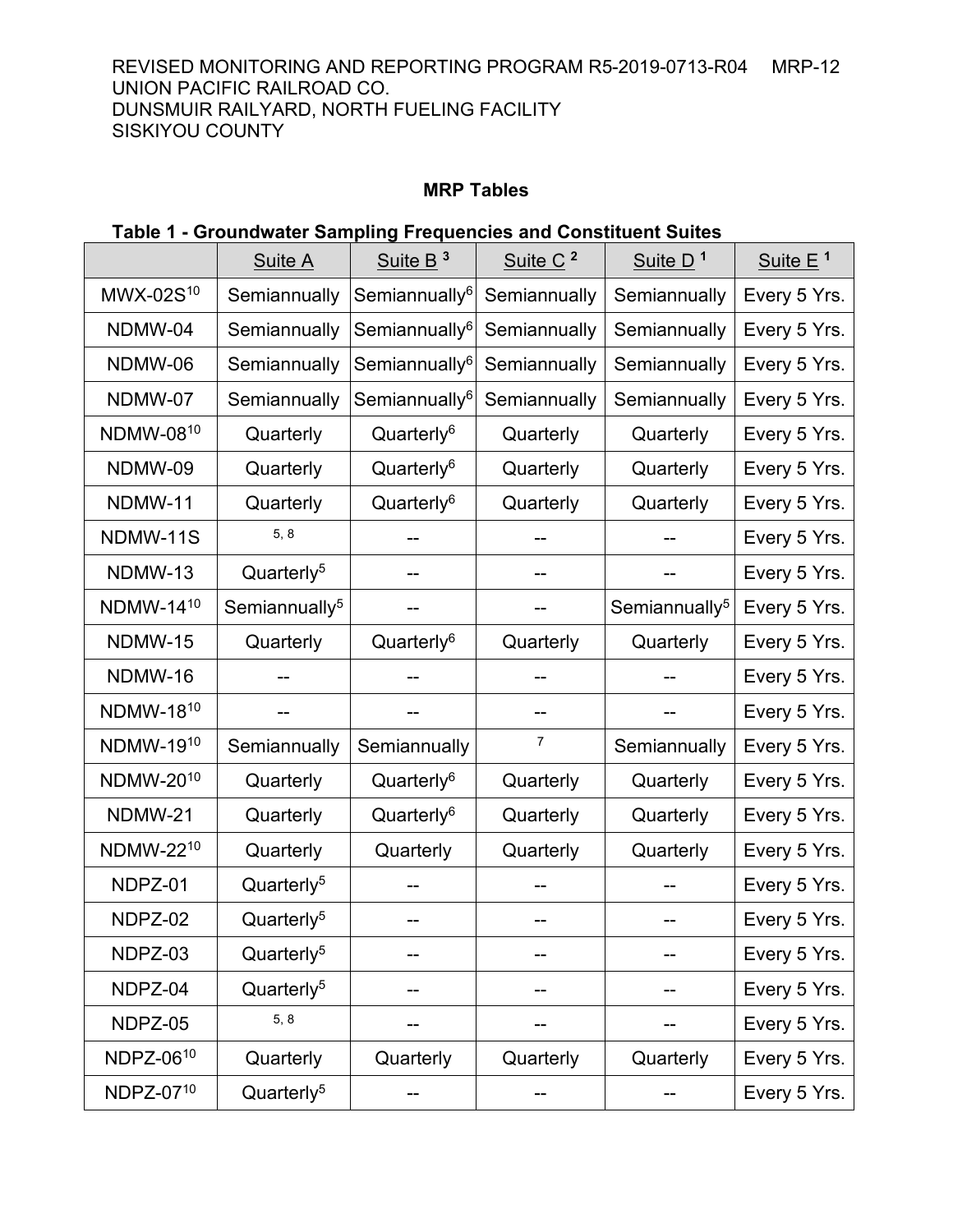## REVISED MONITORING AND REPORTING PROGRAM R5-2019-0713-R04 MRP-13 UNION PACIFIC RAILROAD CO. DUNSMUIR RAILYARD, NORTH FUELING FACILITY SISKIYOU COUNTY

|                                     | <b>Suite A</b>         | Suite B <sup>3</sup>      | Suite C <sup>2</sup> | Suite D <sup>1</sup> | Suite $E^1$  |
|-------------------------------------|------------------------|---------------------------|----------------------|----------------------|--------------|
| NDPZ-0810                           | Quarterly <sup>5</sup> |                           |                      |                      | Every 5 Yrs. |
| NDPZ-0910                           | Semiannually           | Semiannually <sup>6</sup> | Semiannually         | Semiannually         | Every 5 Yrs. |
| NDPZ-10                             | Quarterly <sup>5</sup> |                           |                      |                      | Every 5 Yrs. |
| NDPZ-11                             | Quarterly <sup>5</sup> |                           | --                   |                      | Every 5 Yrs. |
| NDPZ-1210                           | Quarterly <sup>5</sup> |                           |                      |                      | Every 5 Yrs. |
| NDPZ-13                             | Quarterly              | Quarterly <sup>6</sup>    | Quarterly            | Quarterly            | Every 5 Yrs. |
| NDPZ-14                             | 5, 8                   |                           |                      |                      | Every 5 Yrs. |
| NDPZ-15 $A$ <sup>10</sup>           | Quarterly <sup>5</sup> |                           | --                   |                      | Every 5 Yrs. |
| NDPZ-15B <sup>10</sup>              | Quarterly <sup>5</sup> |                           | --                   |                      | Every 5 Yrs. |
| NDPZ-16A                            | Quarterly <sup>5</sup> |                           | --                   |                      | Every 5 Yrs. |
| NDPZ-16B                            | Quarterly <sup>5</sup> |                           |                      |                      | Every 5 Yrs. |
| NDPZ-17A                            | Quarterly <sup>5</sup> |                           | --                   | --                   | Every 5 Yrs. |
| NDPZ-17B                            | Quarterly <sup>5</sup> |                           | --                   |                      | Every 5 Yrs. |
| NDPZ-1810                           | 5, 8                   |                           |                      |                      | Every 5 Yrs. |
| <b>PT-01</b>                        | Semiannually           | Semiannually <sup>6</sup> | Semiannually         | Semiannually         | Every 5 Yrs. |
| <b>PT-03</b>                        | Quarterly <sup>5</sup> |                           |                      |                      | Every 5 Yrs. |
| <b>SP-04</b>                        | Quarterly              | Quarterly                 | Quarterly            | Quarterly            | Every 5 Yrs. |
| All New and<br>Replacement<br>Wells | Quarterly              | Quarterly                 | Quarterly            | Quarterly            | Every 5 Yrs. |
| <b>Grout Tubes</b>                  | Monthly <sup>4</sup>   |                           |                      |                      |              |

**1.** If NAPL is present in a given well or piezometer at the time of sampling, the collected sample need not be analyzed per Suite D (quarterly) or Suite E (every 5 years).

**2.** Except as otherwise directed in writing by the Assistant Executive Officer, "Suite C" analyses (for PAHs) may be discontinued for a well after 4 consecutive sampling events without detection. Per MRP R5-2019-0713-R04, the Discharger shall not implement changes until a revised MRP is issued by the Central Valley Water Board or its Executive Officer.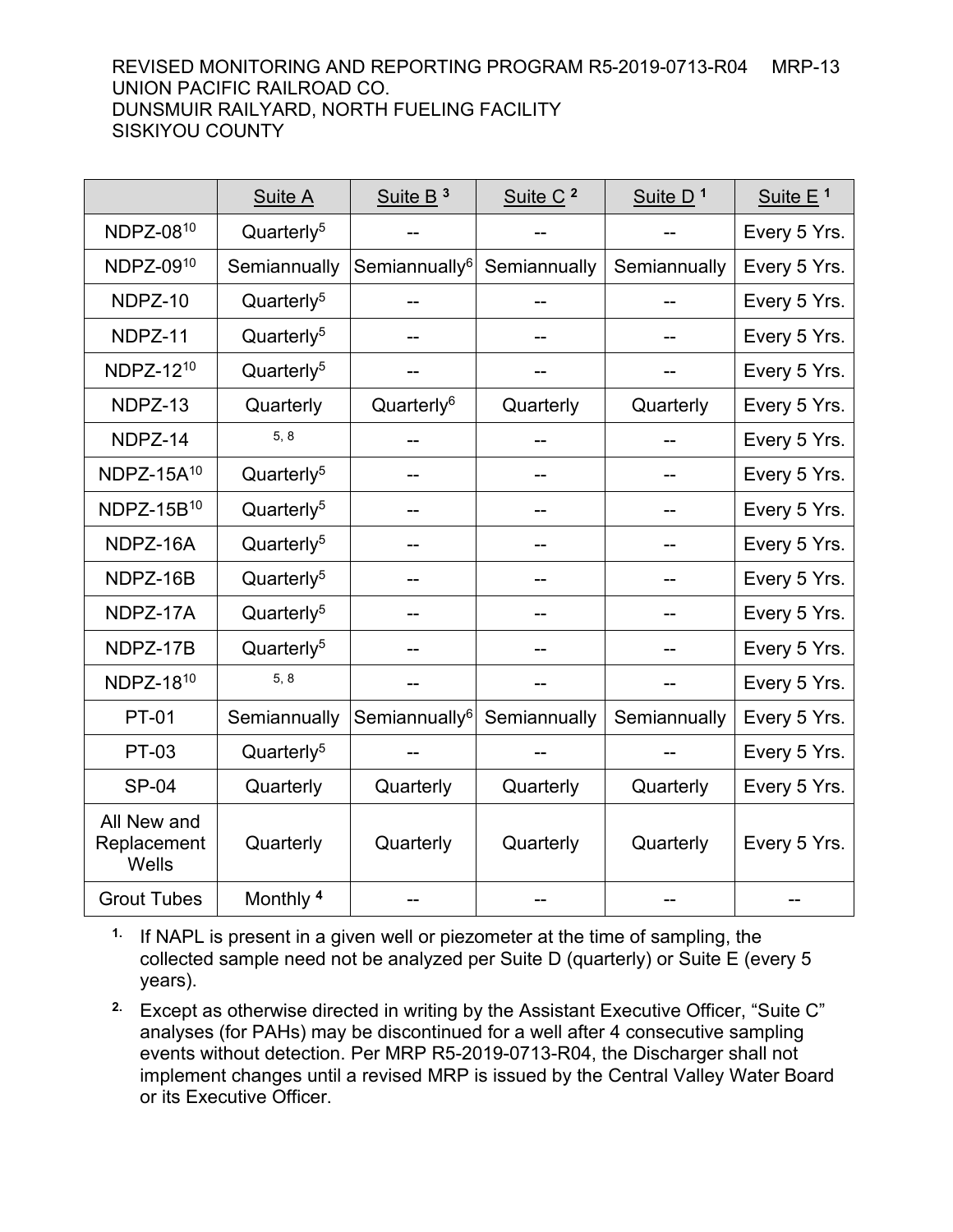REVISED MONITORING AND REPORTING PROGRAM R5-2019-0713-R04 MRP-14 UNION PACIFIC RAILROAD CO. DUNSMUIR RAILYARD, NORTH FUELING FACILITY SISKIYOU COUNTY

- **3.** Except as otherwise directed in writing by the Assistant Executive Officer, "Suite B" analyses may be discontinued for particular VOCs and metals for a given well after 4 consecutive sampling events without detection of the particular VOC or metal constituent. Per MRP R5-2019-0713-R04, the Discharger shall not implement changes until a revised MRP is issued by the Central Valley Water Board or its Executive Officer.
- **4.** Grout tube monitoring is only required to the extent grout tubes are accessible and Site conditions allow safe access to grout tubes. Per MRP R5-2019-0713-R03, grout tubes P-24, P-25, and P-26 were abandoned.
- **5.** Prior to the issuance of this MRP, the Responsible Party requested elimination of quarterly monitoring (per Suite A and Suite D) for the following wells and piezometers: NDMW-**11S**; NDMW-**13**; NDMW-**14**; NDMW-**17**; NDPZ-**01**; NDPZ-**02**; NDPZ-**03**; NDPZ-**04**; NDPZ-**05**; NDPZ-**07**; NDPZ-**08**; NDPZ-**10**; NDPZ-**11**;NDPZ-**12**; NDPZ-**14**; NDPZ-**15A**; NDPZ-**15B**; NDPZ-**16A**; NDPZ-**16B**; NDPZ-**17A**; NDPZ-**17B**; NDPZ-**18**; and PT-**03**. To the extent that the Responsible Party still seeks the discontinuance of any monitoring for these and other wells/piezometers, it shall submit a written request, supported by a technical justification, to the Assistant Executive Officer for approval. Per R5-2019-0713-R02, Central Valley Water Board staff removed well NDMW-**17** from the monitoring program and discontinued field measurements (Suite D) at monitoring locations: NDPZ-**01**; NDPZ-**02**; NDPZ-**03**; NDPZ-**04**; NDPZ-**05**; NDPZ-**07**; NDPZ-**08**; NDPZ-**10**; NDPZ-**11**;NDPZ-**12**; NDPZ-**14**; NDPZ-**15A**; NDPZ-**15B**; NDPZ-**16A**; NDPZ-**16B**; NDPZ-**17A**; NDPZ-**17B**; NDPZ-**18**; NDMW-**11S**, NDMW-**13**, and PT-**03.**
- **6.** Per MRP R5-2019-0713-R04, groundwater monitoring for VOCs was discontinued at these wells
- **7.** Per MRP R5-2019-0713-R04, groundwater monitoring for PAH's was discontinued at well NDMW-19.
- **8.** Per MRP R5-2019-0713-R04, monitoring for Suite A was discontinued at these wells.
- **9.** Per MRP R5-2019-0713-R04, monitoring at these wells was reduced from quarterly to semi-annually.
- <sup>10.</sup> Per the 2022 Response Action Work Plan, the following monitoring wells are scheduled to be abandoned in 2022: NDMW-08, NDMW-12, NDMW-14, NDMW-18, NDMW-19, NDMW-20, NDMW-22, NDPZ-06, NDPZ-07, NDPZ-08, NDPZ-09, NDPZ-12, NDPZ-15A, NDPZ-15B, NDPZ-18, MWX-02, and MWX-02S. Section C.5. of this MRP requires submittal and approval of a Well Abandonment Work Plan prior to implementing the well decommissioning activities.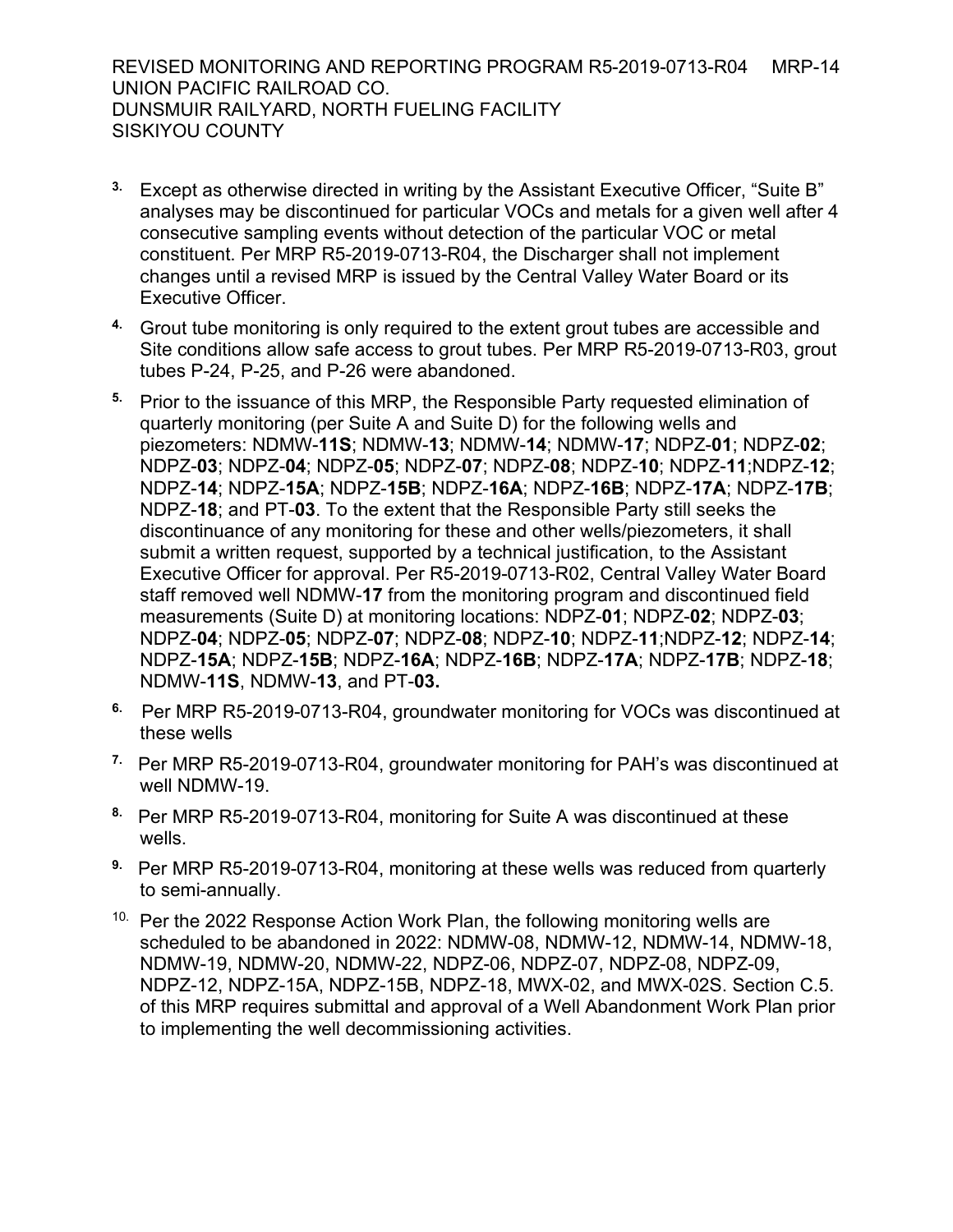| <b>Table 2 - Groundwater Analytical Methods</b> |  |  |
|-------------------------------------------------|--|--|
|-------------------------------------------------|--|--|

| <b>Constituents</b>                          | <b>Method</b>            | <b>Maxum Practical</b><br><b>Quantitation Limit</b> |
|----------------------------------------------|--------------------------|-----------------------------------------------------|
| <b>Suite A</b>                               |                          |                                                     |
| NAPL or product presence or thickness        | <b>Visual</b>            | 0.1 inches                                          |
|                                              | <b>Water Level</b>       |                                                     |
| <b>Groundwater Elevation</b>                 | Meter or                 | $±0.01$ ft.                                         |
|                                              | Transducer               |                                                     |
| <b>Suite B</b>                               |                          |                                                     |
| TPHd, TPHo                                   | 8015M                    | 50 µg/L                                             |
| TPHg                                         | 8015M/8260M              | 50 µg/L                                             |
| VOCs (benzene, toluene, ethylbenzene,        | 8260M                    | $0.5 \mu g/L$ <sup>3</sup>                          |
| xylenes, chlorinated solvents <sup>2</sup> ) |                          |                                                     |
| Dissolved CAM 17 Metals <sup>4</sup>         | 6010B                    | $2 \mu g/L$                                         |
| <b>Suite C</b>                               |                          |                                                     |
| <b>PAHs</b>                                  | 8270                     | $0.05 \mu g/L$ <sup>3</sup>                         |
| <b>Suite D</b>                               |                          |                                                     |
| рH                                           | Field Meter <sup>1</sup> | $±0.1$ std. units                                   |
| <b>Specific Conductivity</b>                 | Field Meter <sup>1</sup> | $±50$ µS/cm                                         |
| Temperature                                  | Field Meter <sup>1</sup> | ±0.1 °C                                             |
| Dissolved Oxygen                             | Field Meter <sup>1</sup> | $±0.2$ mg/L                                         |
| <b>Oxidation/Reduction Potential</b>         | Field Meter <sup>1</sup> | $±10$ mV                                            |
| Turbidity                                    | Field Meter <sup>1</sup> | ±1 NTU                                              |
| <b>Suite E</b>                               |                          |                                                     |
|                                              | <b>Water Level</b>       | $±0.1$ feet                                         |
| <b>Total Well Depth</b>                      | Meter                    |                                                     |

**µg/L**—Microgram per Liter, **mg/L**—Milligram per Liter, **mV**—Millivolts, **NAPL**—Non-Aqueous Liquid Phase, **NTU**—Nephelometric Turbidity Unit, **PAHs**—Polynuclear Aromatic Hydrocarbons,

**PCBs**—Polychlorinated Biphenyls, **TPH[d/o/g]**—Total Petroleum Hydrocarbons [as Diesel/Oil/Gasoline], **µS/Cm**—MicroSiemens per centimeter **VOCs**—Volatile Organic Compounds

- **1.** Field test instruments (e.g., pH) may be used provided that the operator is trained in the proper use of the instrument and each instrument is serviced and/or calibrated at the recommended frequency by the manufacturer or in accordance with manufacturer instructions, as per the Monitoring Plan.
- **2.** Until otherwise directed in writing by the Assistant Executive Officer, the Responsible Party shall analyze groundwater samples per "Suite B" for all chlorinated solvents associated with USEPA Method 8260M, including, but not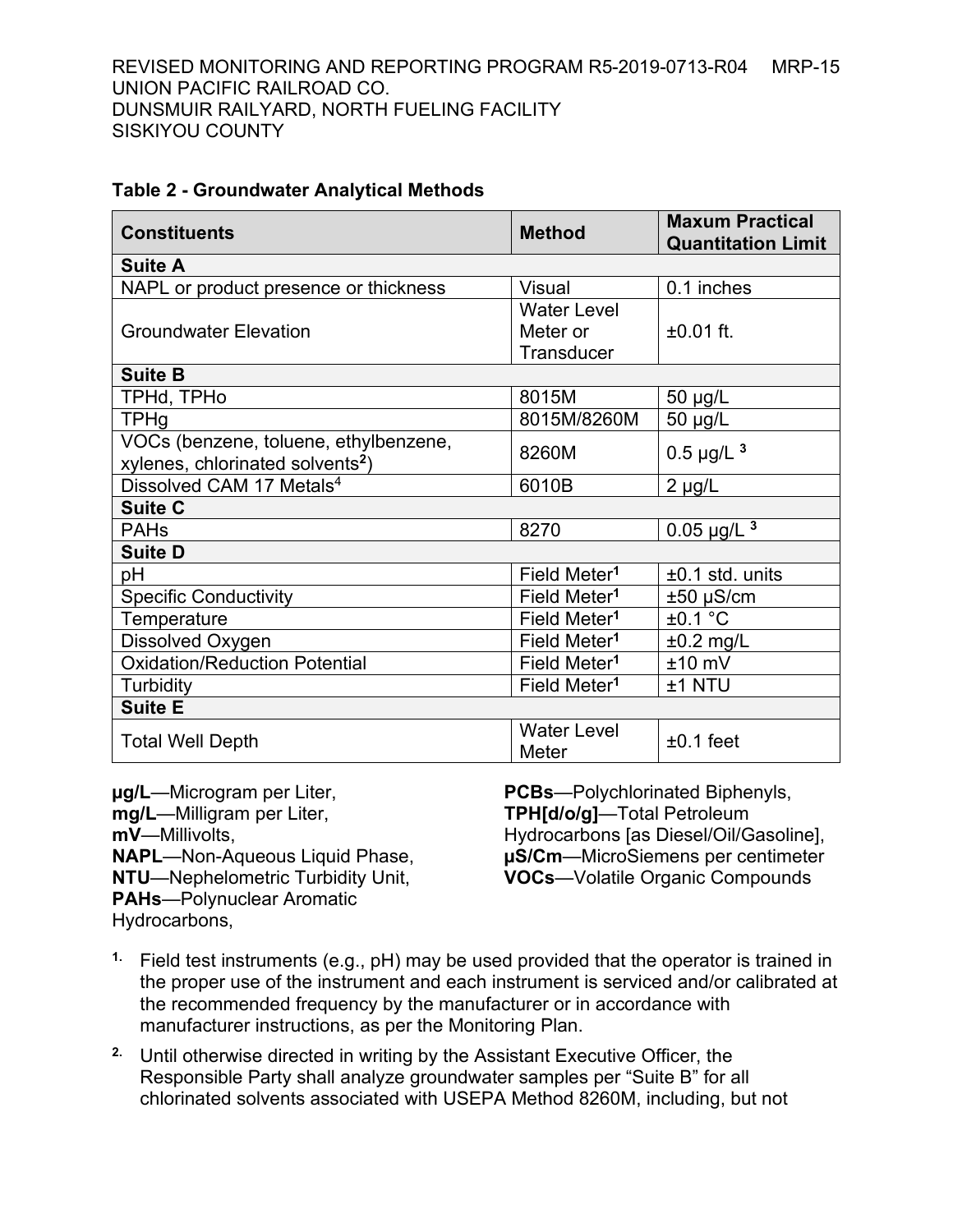REVISED MONITORING AND REPORTING PROGRAM R5-2019-0713-R04 MRP-16 UNION PACIFIC RAILROAD CO. DUNSMUIR RAILYARD, NORTH FUELING FACILITY SISKIYOU COUNTY

limited to, Tetrachloroethylene (PCE), Trichloroethylene (TCE), cis-1,2-Dichloroethylene, trans-1,2-Dichloroethylene and Vinyl Chloride.

- **3.** These PQLs are consistent with the Reporting Limits (RLs) in the Central Valley Water Board's laboratory contract, effective August 2018. Alternative VOC and PAH PQLs may be used, provided that the alternative PQL is supported by a technical justification, and does not exceed applicable Title 22 MCLs (if any).
- **4.** Per MRP R5-2019-0713-R03, Beryllium may be excluded from monitoring well sample analysis due to four consecutive sampling events without detection for beryllium.
- **5.** Per MRP R5-2019-0713-R03, Central Valley Water Board staff discontinued monitoring for PCBs at all groundwater locations.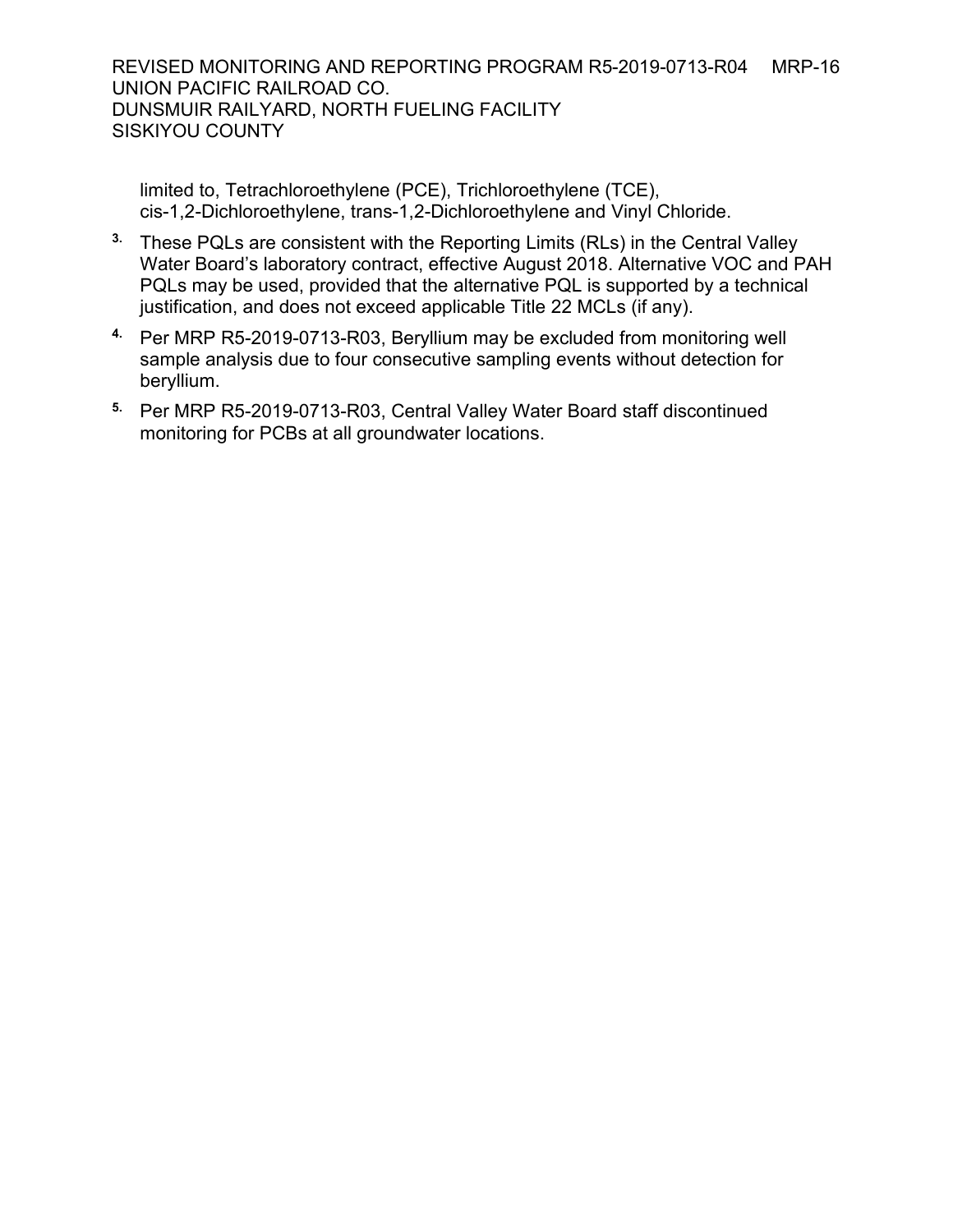REVISED MONITORING AND REPORTING PROGRAM R5-2019-0713-R04 MRP-17 UNION PACIFIC RAILROAD CO. DUNSMUIR RAILYARD, NORTH FUELING FACILITY SISKIYOU COUNTY

## **Table 3 - Surface Water Sampling Frequencies and Constituent Suites**

| <b>Sample Locations</b> | <b>Frequency</b> | <b>Constituent Suite(s)</b> |
|-------------------------|------------------|-----------------------------|
| Upstream                |                  |                             |
| River (3x)              | Quarterly        | A, B <sup>1</sup> , D       |
| Downstream              |                  |                             |

**1.** Individual metals analyzed may be removed from the monitoring list for a given location after four consecutive sampling events without detection in surface water samples from that location. Per MRP R5-2019-0713, the Discharger shall not implement changes until a revised MRP is issued by the Central Valley Water Board or its Executive Officer.

## **Table 4 - Surface Water Analytical Methods**

| <b>Constituents</b>                   | <b>Method</b>            | <b>Maximum Practical</b><br><b>Quantitation Limit</b> |
|---------------------------------------|--------------------------|-------------------------------------------------------|
| <b>Suite A</b>                        |                          |                                                       |
| TPHd, TPHo                            | 8015M                    | $50 \mu g/L$                                          |
| <b>Suite B</b>                        |                          |                                                       |
| Dissolved CAM 17 metals               | 6010B                    | $2 \mu g/L$                                           |
| <b>Hardness</b>                       | 200.7                    | 600 µg/L                                              |
| <b>Suite D</b>                        |                          |                                                       |
| NAPL or product presence or thickness | <b>Visual</b>            | n/a                                                   |
| pH                                    | Field Meter <sup>1</sup> | $±0.1$ std. units                                     |
| <b>Specific Conductivity</b>          | Field Meter <sup>1</sup> | $±50 \mu S/cm$                                        |
| Temperature                           | Field Meter <sup>1</sup> | $±0.1^{\circ}C$                                       |
| Dissolved Oxygen                      | Field Meter <sup>1</sup> | $±0.2$ mg/L                                           |
| Turbidity                             | Field Meter <sup>1</sup> | ±1 NTU                                                |

**µg/L**—Microgram per Liter, **mg/L**—Milligram per Liter, **mV**—Millivolts, **NAPL**—Non-Aqueous Liquid Phase, **NTU**—Nephelometric Turbidity Unit, **PAHs**—Polynuclear Aromatic Hydrocarbons,

**PCBs**—Polychlorinated Biphenyls, **TPH[d/o/g]**—Total Petroleum Hydrocarbons [as Diesel/Oil/Gasoline], **µS/Cm**—MicroSiemens per centimeter

**VOC(s)**—Volatile Organic Compound(s)

- **1.** Field test instruments (e.g., pH) may be used provided that the operator is trained in the proper use of the instrument and each instrument is serviced and/or calibrated at the recommended frequency by the manufacturer or in accordance with manufacturer instructions, as per the Monitoring Plan.
- **2.** Until otherwise directed in writing by the Assistant Executive Officer, the Responsible Party shall analyze surface water samples per "Suite B" for all chlorinated solvents associated with USEPA Method 8260M, including but not